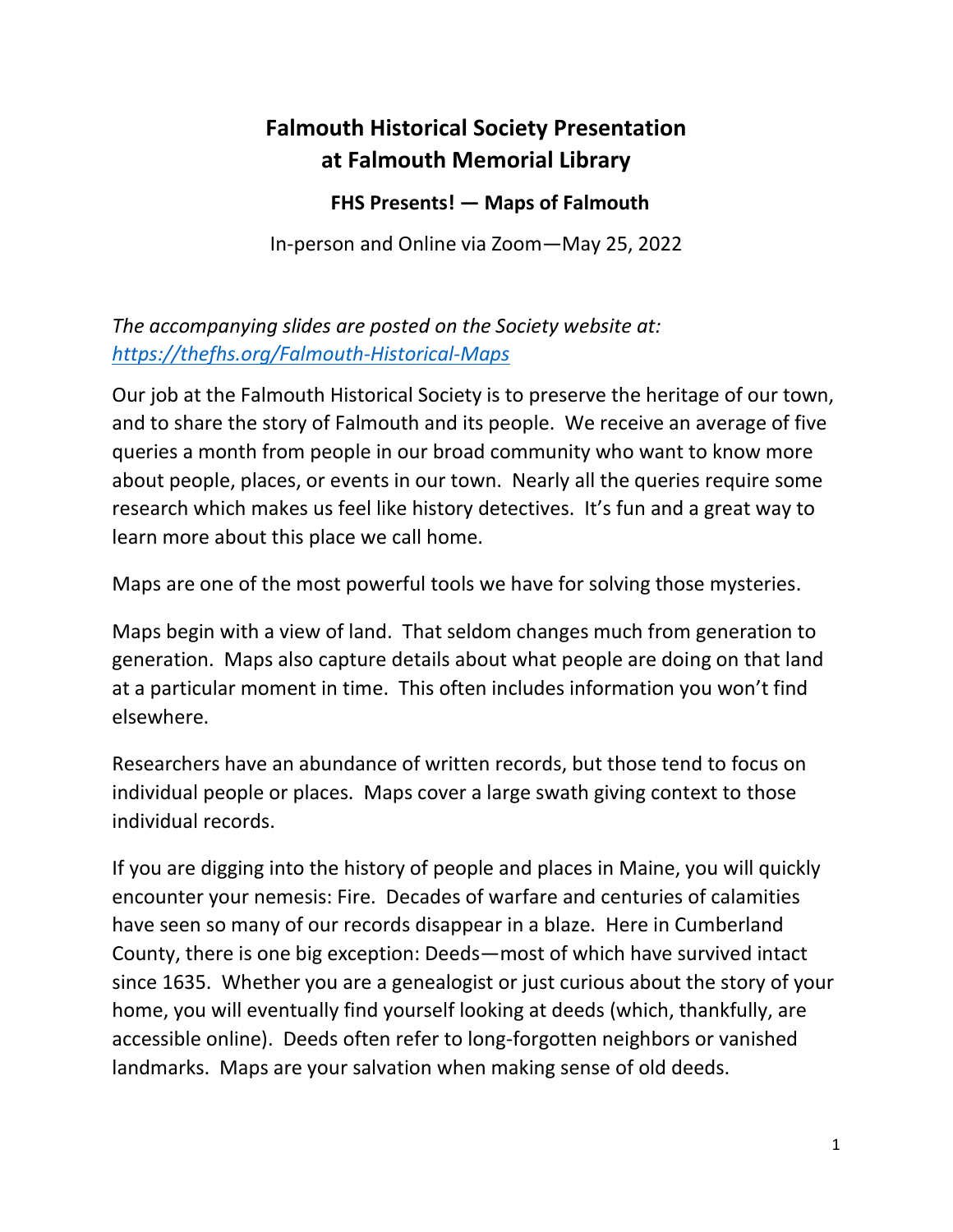Old atlases are wonderful because they provide—at a glance—both "who" and "where." They are among the first resources to which we turn when trying to reconstruct the narrative for a family or a home.

There is an abundance of old maps. Many do not provide the detail we need. Fortunately, many are very useful. Now we are going to travel back in time examining the maps our volunteers find most useful in discovering the stories of our town and its people.

**Google.** We begin with a current map and that usually means Google Maps. There are multiple online maps offering overhead views including imagery, but Google comes with some "special sauce."

Once we find locate a point of interest on a map, our appetite is whetted for more. That's where Google's Street View comes into play. It brings the map to life by allowing you to view the location from ground level. Moreover, you can "virtually" study the location without making the residents nervous.

What if the building is obstructed by foliage? Google Street View has an option to look at earlier images and chances are good that at least one set of images was taken when the leaves were down.

In the slide, you can see that Google passed by the Museum six times between 2007 and 2019.

If you are looking at an older home, chances are also good that a real estate agent posted pictures online. One of the oldest homes in Falmouth was recently sold. There are 46 pictures of the house and grounds. Previous owners had preserved many of the original features. Some of the floorboards are so wide, they must have come from mast trees (reserved for the Royal Navy) which may explain why the fellow who built the home served in Washington's army during the Revolution.

Google Maps help you find a specific location and get a good sense of how it looks today.

**Falmouth Town Plat.** Our next stop is the Falmouth town plat. Falmouth and many neighboring communities use modern geographic information systems.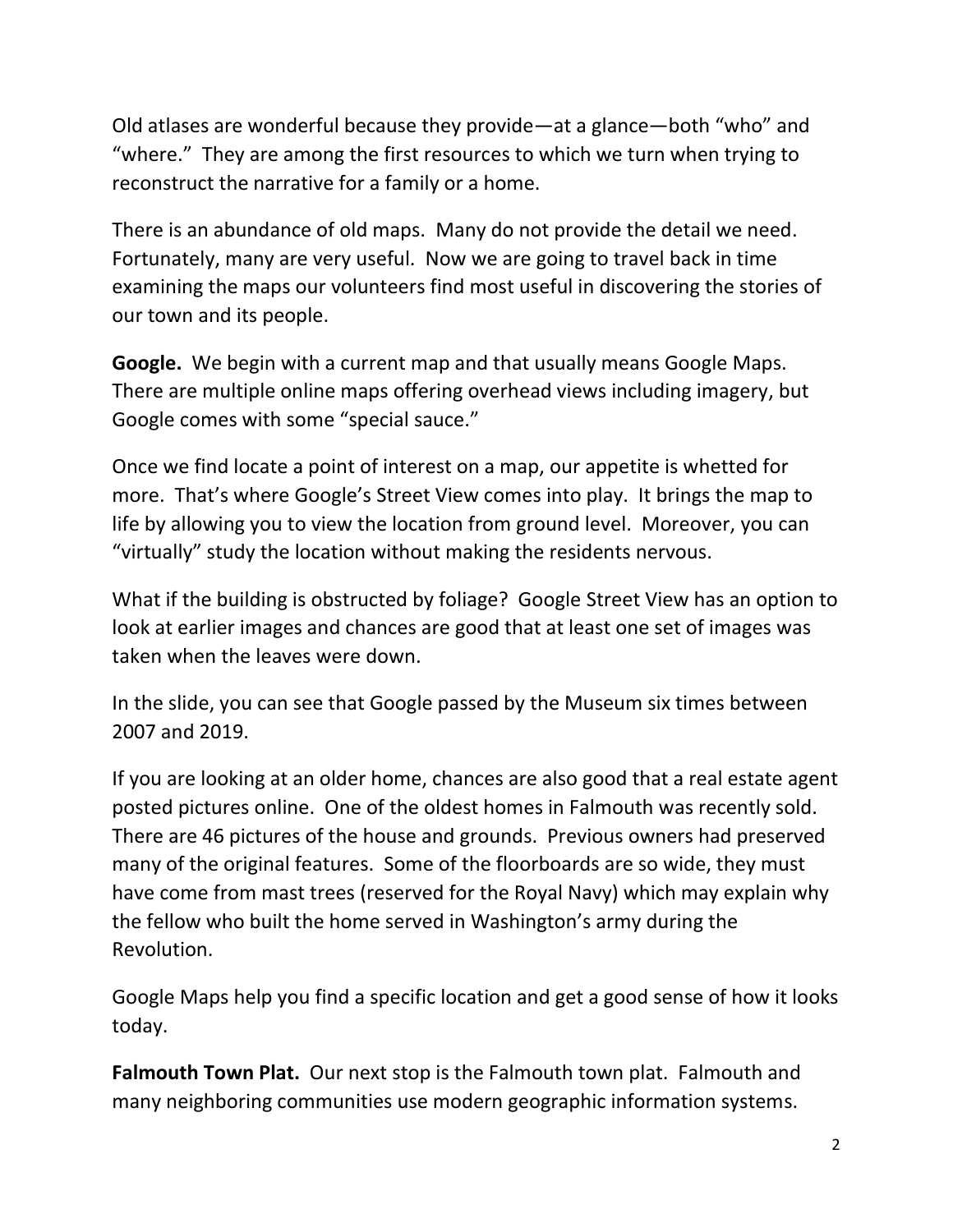These are usually accessible from the assessor's page on the municipal website. Sometimes they can be found by searching for "GIS" and the town's name. Rural communities may simply publish the maps as Adobe Acrobat PDFs on their website. This means cross-referencing with the tax rolls.

The Falmouth GIS can be searched by address or the name of the owner. You can select which base map and kinds of information are displayed. There are distance and area measuring tools that are very useful when reconstructing the bounds of a lot before it was subdivided.

Best of all, the "property card" is attached. It usually lists the current and recent owners along with the book and page numbers for the deeds which is the starting point for tracing the history of the property.

A current town plat provides the remaining details about a piece of property today along with pointers to discovering its past.

**1957 Falmouth Town Plat.** Beginning in the 1950s, Falmouth experienced tremendous growth in homes built on former farmland. Many older homes in Falmouth were once farmhouses on large (often 60 or 100 acre) tracts.

Discovering the story of an old farmhouse begins with reconstructing the boundaries of that farm. Last summer, we received a donation of a town plat from around 1957 showing the lots before the surge of development. When compared to the current plat, you can see that some lots were combined before being subdivided.

The 1957 town plat is a big help in making sense of older deeds.

**Historic Topo Maps.** The US Geological Survey has posted its collection of historic topographic maps online. These maps aren't as full of information as the atlases, but they do fill in gaps between since 1871.

The topo maps from the 1940s and 50s are good companions to the 1957 town plat. Both show roads. One shows lots while the others show buildings. The midcentury topos also show the old road names. This is also when census data lets us build a more complete picture of a neighborhood.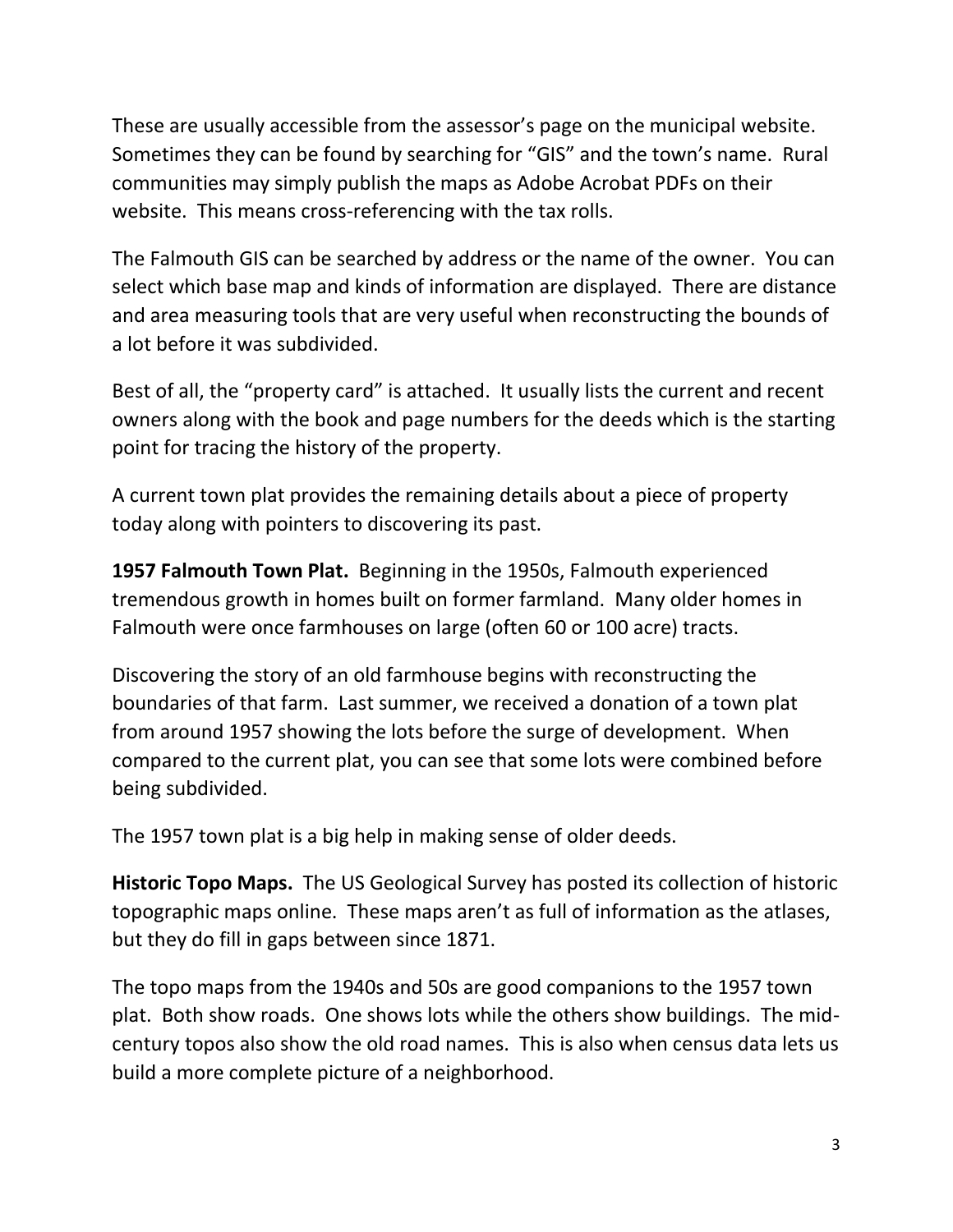**Historic Nautical Charts.** Nautical charts are all about water. Mariners need accurate information about coastlines as well as landmarks that can be used for navigation. Information about other features on land may not be as accurate but often provides surprising detail as you see in the 1870 chart of the lower Foreside. NOAA has posted its collection of historic charts online. Their website isn't as easy to use as the USGS site.

The Library of Congress also has a chart of Portland (then Falmouth) Harbor depicting area roads at the start of the Revolution.

**Sanborn Map. A**tlases which give us the what, the where, and the who.

The Sanborn Map Company's fire insurance maps are wonderfully detailed. Alas, they cover only urban or dense suburban areas. In Falmouth, Sanborn maps are available for only one year and cover only portions of the Foreside. It is a good snapshot of Falmouth's most densely populated neighborhood prior to the Depression.

**Richard's Atlas of Portland.** The Richard's Atlas includes a slice of the lower Foreside prior to the development of the Flats shown on the 1924 Sanborn map.

**Stuart's Atlas of Maine.** This atlas is sparse on detail, but the landmarks fill in gaps and have helped us respond to queries.

**Atlas of Cumberland County.** Next come the two sets of atlases that are the most useful because they paint a detailed picture of Falmouth during the second half of the 19th century. If you have ancestors who appear on the 1860 or 1870 censuses of Falmouth, this is where you turn next.

The 1871 atlas is the most detailed with a map of Falmouth and insets for its four villages. The enlarged section shows the Town Landing area of the Foreside.

**1857 Map of Cumberland County.** The 1857 atlas is the first detailed map of Falmouth plus an inset for one village.

**Surveys of Falmouth Roads.** Now we turn to early maps of Falmouth when infrastructure—roads and bridges—were a very big deal. Infrastructure was costly to build and maintain. Because infrastructure consumed a large share of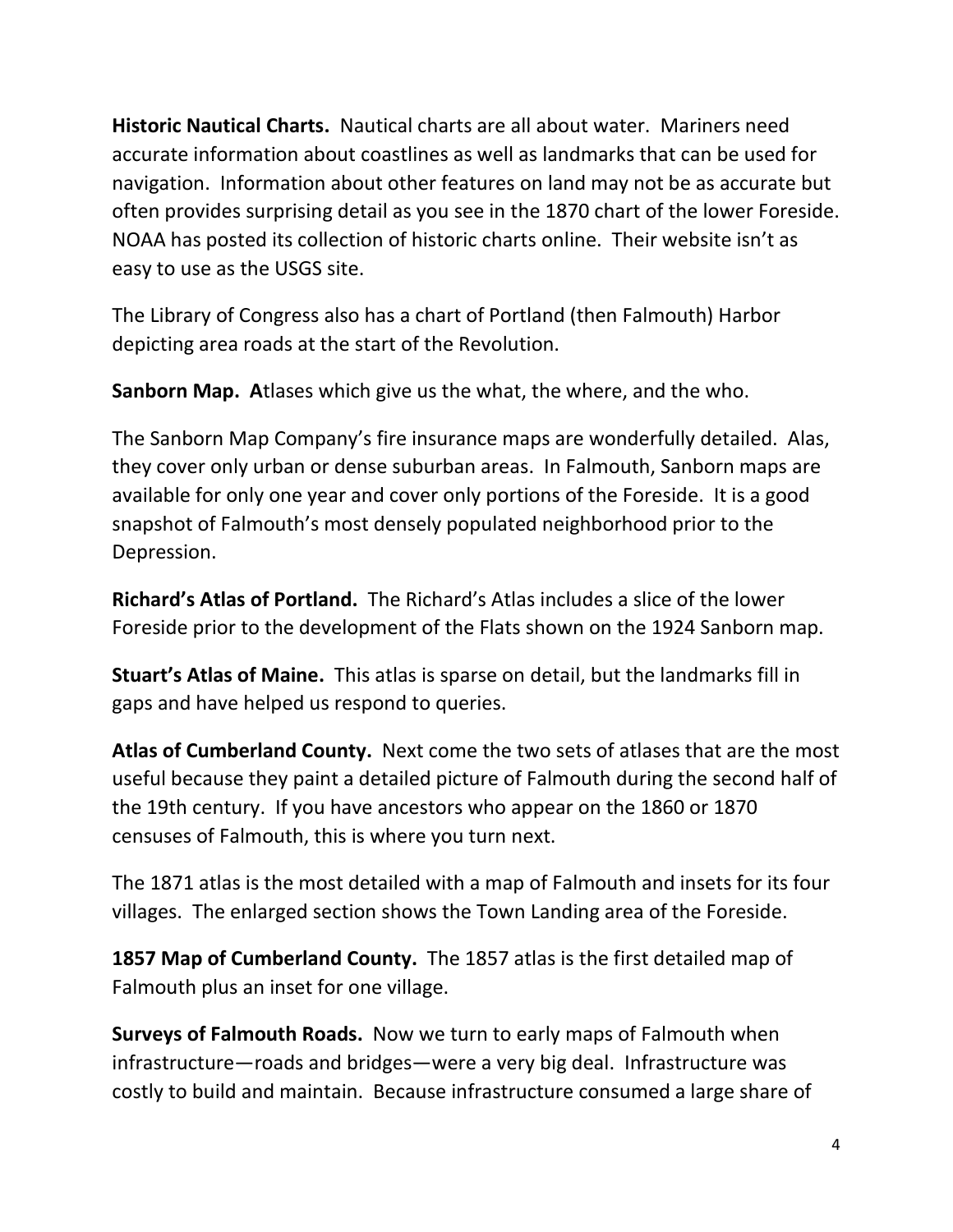taxes, the road survey was as accurate as possible… for a couple of guys with a compass and a pair of poles connected by a chain.

Only the rough locations of some buildings are shown as landmarks.

The 1828 survey (which is online at Osher Map Library) shows most of the major roads in Falmouth today. Missing is the New County Road to Gray (Route 100). The gold lines show various proposed routes. It does show the Old County Road—now a trail—starting on Winn Road across from Eureka.

A full-sized photocopy of the 1804 survey can be viewed at Maine Historical's Brown Library. It is not as legible but often includes the owners of buildings.

**1794 Plan of Falmouth.** This survey shows only county roads. It doesn't show the local roads that appear on the 1804 road survey but does reflect bridges across the Presumpscot in 1794.

**1775 Map of Falmouth Neck.** William Willis, lawyer, politician, and historian, wrote the definitive history of Portland (including early Falmouth) that remains our starting point for research involving Colonial Falmouth. Much of that history was written in the 1840s using records later lost to fire plus first or second-hand oral history. Willis published a pair of maps to supplement his history.

This map shows the Portland Peninsula, then part of Falmouth, at the time of its destruction by the British in 1775. Many families shown on this map became prominent citizens of Falmouth after Portland and Deering split off. If you have ancestors who lived in early Falmouth, this handy reference shows where they lived on "Falmouth Neck."

**1732 Proprietors Map.** Up to this point, the maps have been "historical." They comprise an important part of the record of Falmouth's history. This map is "historic." The map itself is key piece of a foundational event in Falmouth's history. If you live in Falmouth, this map is part of the legal record for the title to the land upon which you live… as well as the land upon which this library sits.

Following two wars in which Colonial Falmouth was destroyed by the French, land ownership was a "hot mess" of conflicting claims. Recovery of the town was stalled because nobody could be certain as to who owned which land. The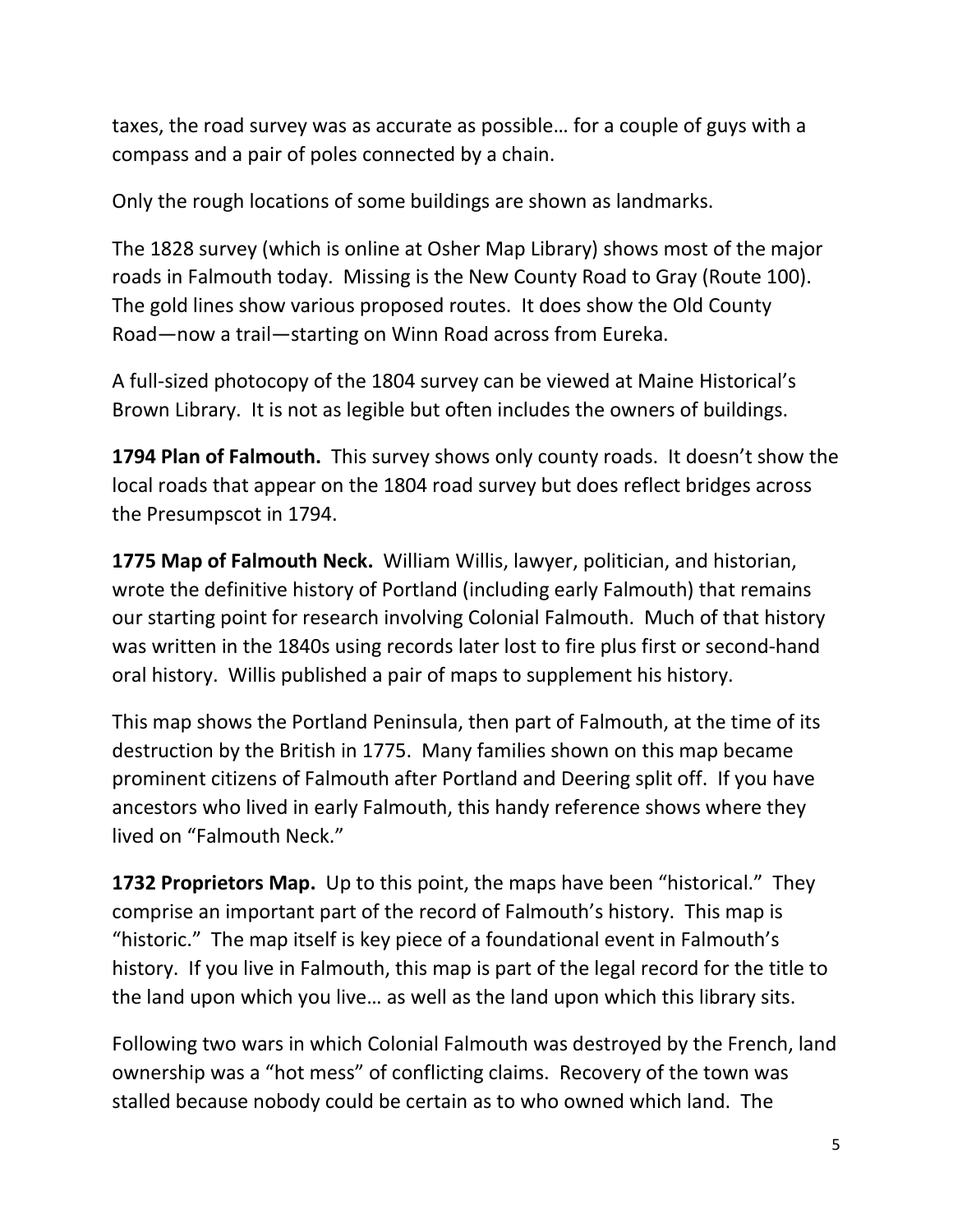General Court in Massachusetts told the people of Falmouth to sort it out amongst themselves. To everyone's surprise, they did. The Falmouth Proprietors were formed to govern the process which effectively "rebaselined" land ownership. The actions of the Proprietors were recorded in three volumes and two maps. This map is the town plat for Colonial Falmouth north and west of the Portland Peninsula.

For more about the map and its digital imaging by Osher Map Library, see the presentation given at our Society's Annual Meeting in January 2021 and posted on our website under "Documents."

The map is barely legible even though it was expertly imaged using visible light which brought out details not visible on the original. If you are researching families or property in Colonial Falmouth, this map can help you sort through deeds that often refer to long-vanished landmarks. We suggest that you contact us for assistance.

**Ancient Falmouth.** This is the "other" Willis map. Lack of infrastructure meant English settlers in what is present-day Falmouth lived close to the water. If you are researching families or property in Ancient Falmouth, Willis is your place to start.

**Accessing the Maps.** All but two of the maps in this presentation are available online. Links are provided on our website page for "Research – Falmouth Historical Maps."

The primary images for these are massive and stored in specialized formats that cannot be processed by consumer photo editing software. Some sites allow you to download a JPEG-formatted image but these do not contain the detail of the primary images.

Rarely do you need a full-resolution image of the full map. Most often, you want a full-resolution snippet including a building or neighborhood of interest. For this, open the map in a browser and switch to "Full Screen" mode (F11 key). Expand the map to "Full Screen" mode (usually an icon at the bottom of the map). Zoom in to achieve full-resolution. Take a screen shot ("prt sc" key) and paste the image into a photo editor for cropping and saving.